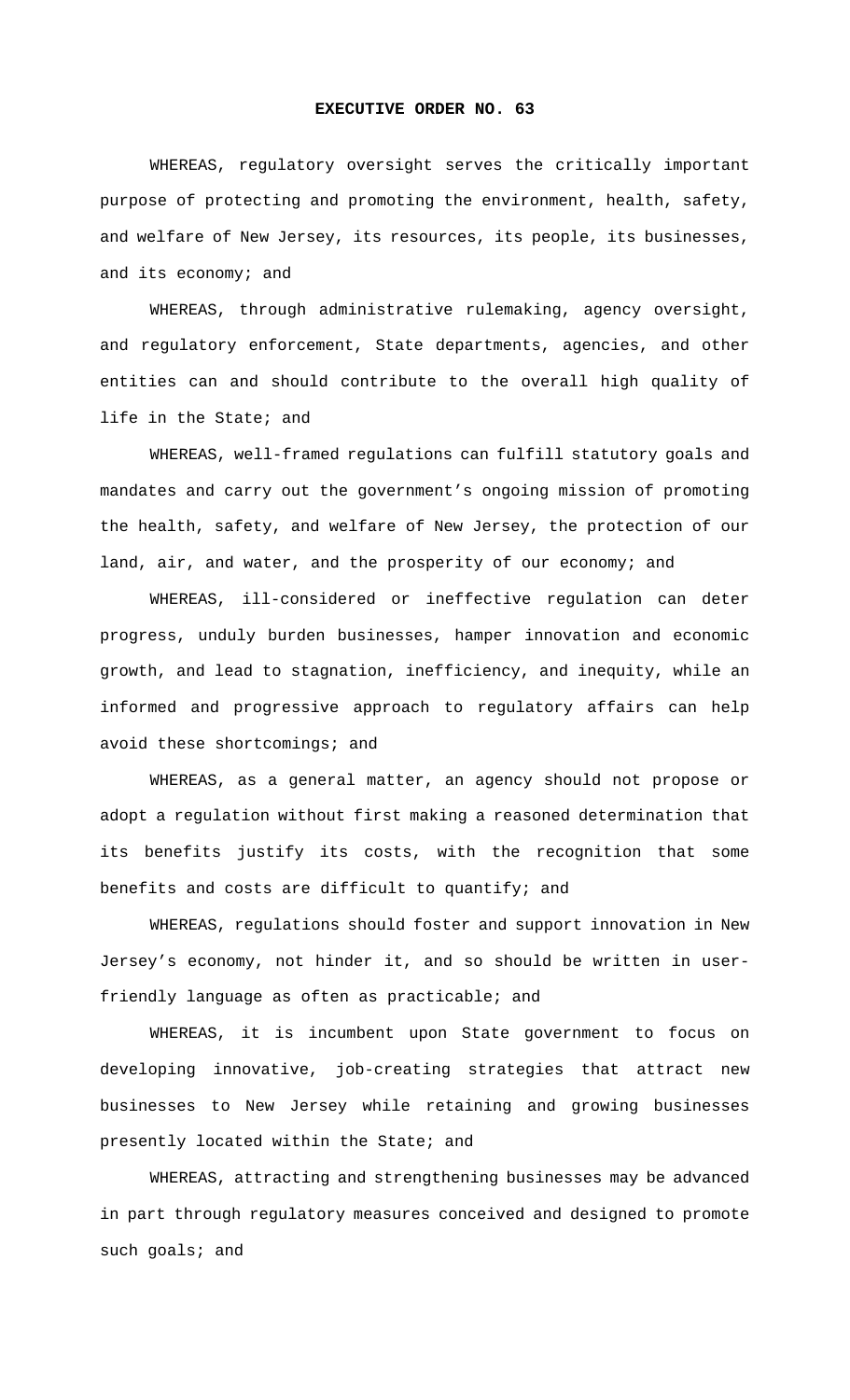WHEREAS, if New Jersey is to remain a leader in environmental protection, including by taking up the mantle relinquished by the federal government when necessary, agencies enacting rules must at times exceed federal standards, because federal standards act as national minimums, which may not be suitable for a state that is the most densely populated in the nation and has a long industrial past; and

WHEREAS, low-income communities are often subjected to further disadvantages by the lack of attention towards "Environmental Justice," which includes, at a minimum, ensuring that residents of all communities receive fair and equitable treatment in decisionmaking that affects their environment, communities, homes, and health, and incorporating such considerations into the regulatory process; and

WHEREAS, building an innovation-based economy will result in shifts among types of jobs, and so regulations should be conceived and designed with an eye toward supporting fair wages, maximizing training opportunities, and facilitating the ability of New Jersey residents to pursue career paths that lead directly from school to work with additional opportunities as further experience and knowledge is gained; and

WHEREAS, open government, meaning a government that consults with residents, affected individuals and entities, and community organizations that represent and espouse a broad range of expertise and perspectives, is better able to craft policies and support regulations that foster the goals of predictability, clarity, and a high quality of life for the State's residents; and

WHEREAS, even as our administration promotes policy approaches that inform the development and broaden the impact of regulatory actions, we should also strive to identify ways to maximize regulatory efficiency by simplifying and streamlining the public's ease of access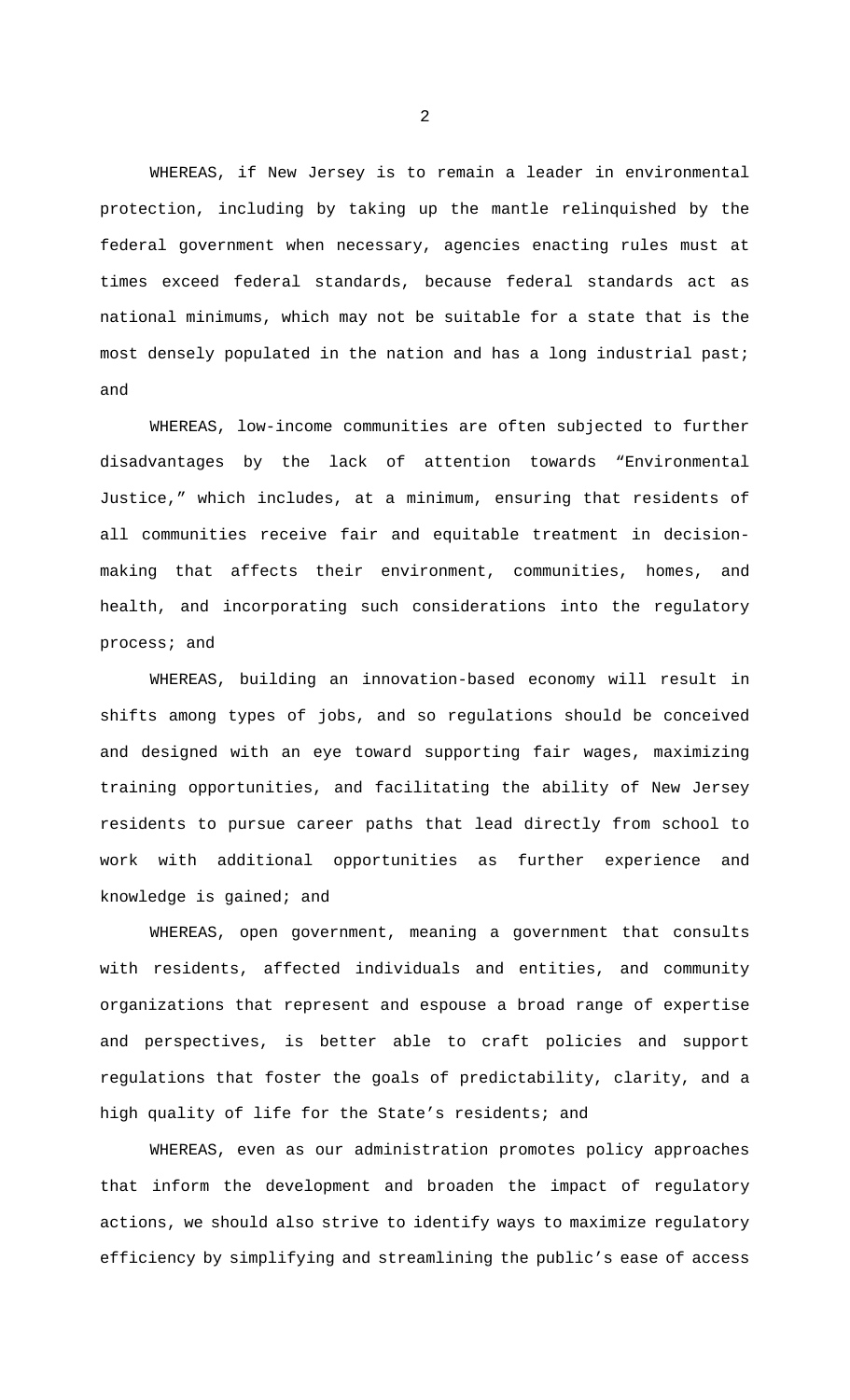to the machinery of government and to enhance the ability of regulated communities to communicate and interact with the regulatory agencies that oversee their actions, professions, occupations, and endeavors; and

WHEREAS, the Administrative Procedure Act ("APA"), N.J.S.A. 52:14B-4(a) and N.J.S.A. 52:14B-22, already requires a lengthy list of impact statements, among them socio-economic, regulatory flexibility, jobs impact, and, since 1995, a comparison with federal standards to "determine whether these federal standards sufficiently protect the health, safety and welfare of New Jersey citizens"; and

WHEREAS, Executive Order No. 1 (2010) froze and suspended all pending regulations for a period of ninety (90) days; and

WHEREAS, Executive Order No. 2 (2010) created the perception that going beyond federal standards is undesirable through its directive that agencies "shall . . . not exceed the requirements of federal law" unless required by state statute or where necessary to achieve a state-specific public policy goal; and

WHEREAS, the multiple provisions in Executive Order No. 2 (2010) presumptively setting federal standards as a maximum are not appropriate given New Jersey's longstanding authority and responsibility to protect the environment, health, safety, and welfare of its residents and communities, and are especially inappropriate at a time in which states are banding together to protect against the loss of federal regulatory protections crucial to the wellbeing of their residents;

NOW, THEREFORE, I, PHILIP D. MURPHY, Governor of the State of New Jersey, by virtue of the authority vested in me by the Constitution and by the Statutes of this State, do hereby ORDER and DIRECT that:

1. Executive Orders No. 1 (2010) and No. 2 (2010) are hereby rescinded.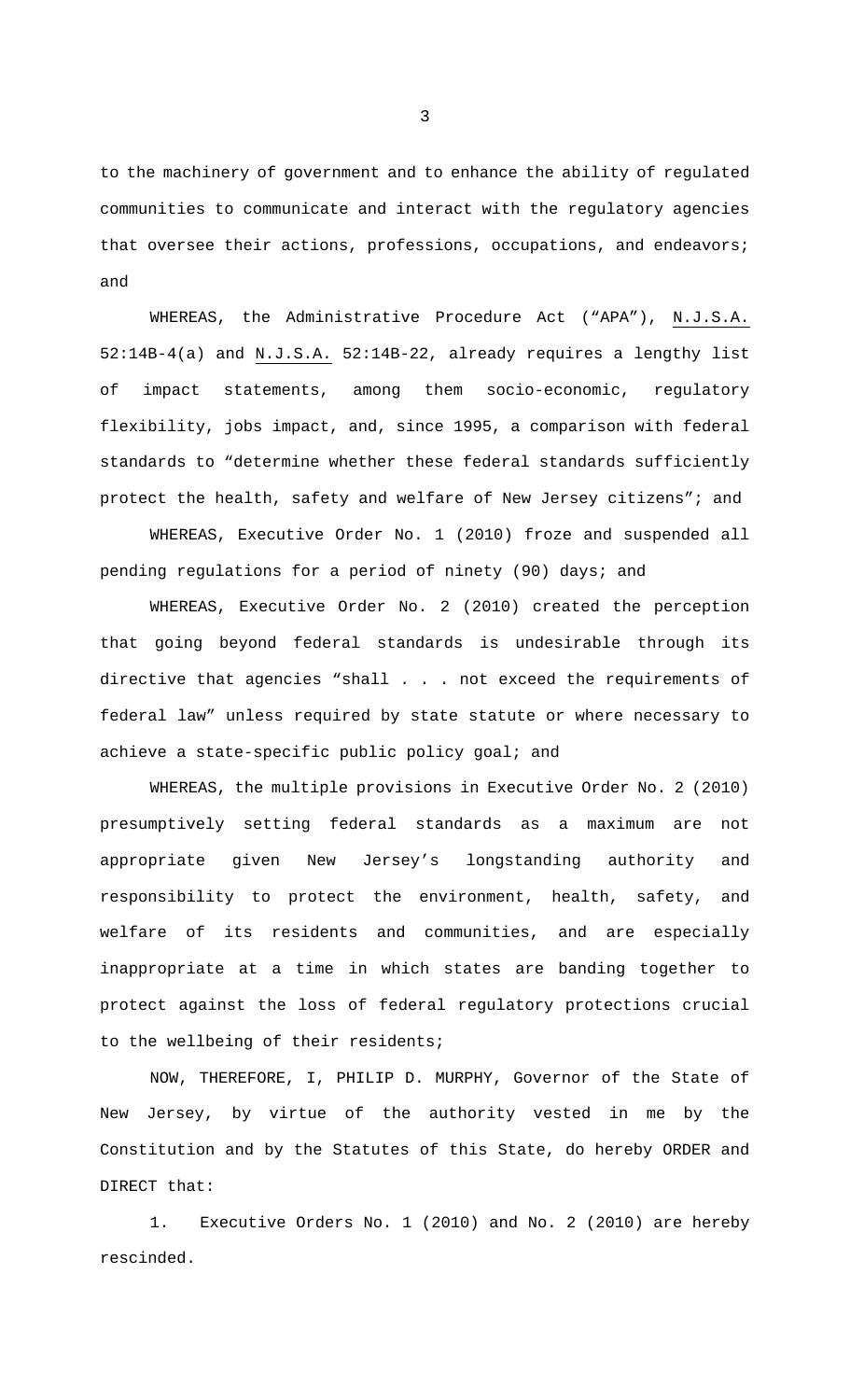2. Consistent with applicable law, State entities shall strive to pursue the creation of a regulatory environment designed to support innovation, remove bottlenecks, and streamline interaction with the government, while supporting strong environmental, health, safety, and labor standards, by focusing on the following overarching, common sense goals:

- a. Where federal regulation is inadequate to protect the environment, health, safety, and welfare of New Jersey's residents and communities, New Jersey should develop its own regulatory framework where it has the legal authority to do so, and should seek to forge cooperative approaches with other states with similar interests where appropriate. Where federal regulation adequately protects the environment, health, safety, and welfare of New Jersey's residents and communities, New Jersey should operate under that framework in order to minimize confusion and complexity.
- b. When the federal government repeals or rolls back prior protections for public health, welfare, safety, or the environment, State entities should evaluate actions New Jersey might take to restore those protections at the state level and, when appropriate and authorized by law, act to fill the void left at the federal level.
- c. Governmental decisions should be based on the best available data, including scientific data if applicable. Where scientific evidence is an important element in developing or evaluating a rule, State entities should seek out and make productive use of scientific expertise available to them.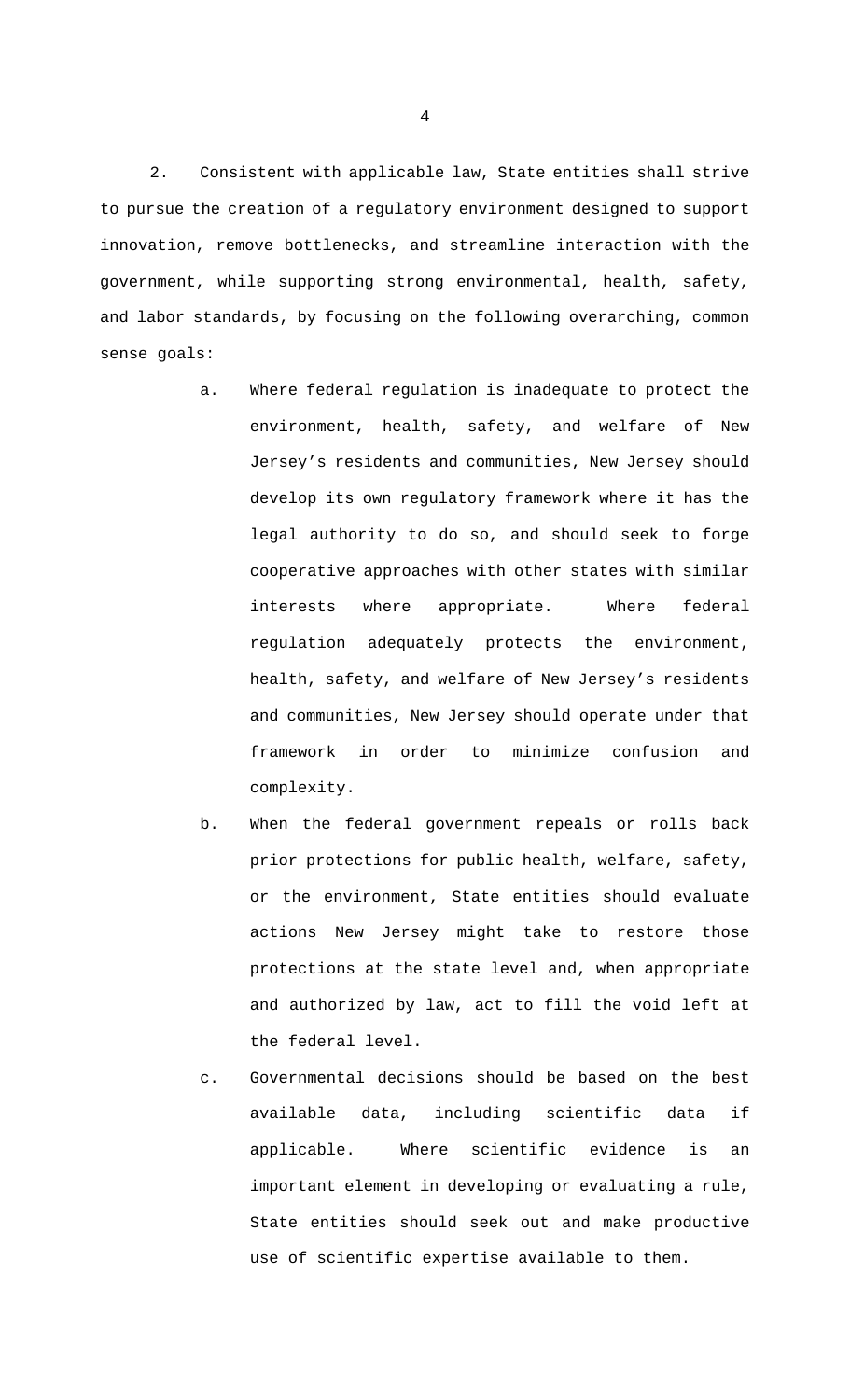d. State entities should identify and use the best, most innovative, and least burdensome tools and approaches to achieve their regulatory goals.

3. To carry out the goals set forth in Section 2, State entities should adhere to the following principles before issuing a rule proposal, to the extent permitted by law and to the extent applicable and practicable:

- a. State entities should engage with affected communities, and provide opportunities for various groups to work in partnership with the State in crafting solutions.
- b. The options State entities should consider may include, but are not limited to:
	- i. Gathering information through meetings and/or other discussions with affected communities in advance of formulating a proposed rule; and/or
	- ii. Publishing and broadly disseminating a notice of pre-proposal, and seeking comments.
- c. The means selected should be tailored to enable the State entity to accomplish its regulatory goals. Where a proposed rule is new, or makes significant and/or expansive changes to existing rules, the benefit from extensive stakeholder outreach will be greater.
- d. In evaluating options, the State entity should also take into account whether a law requires adoption of a rule within a specified timeline, and whether expedited, special, or emergency rulemaking is necessary.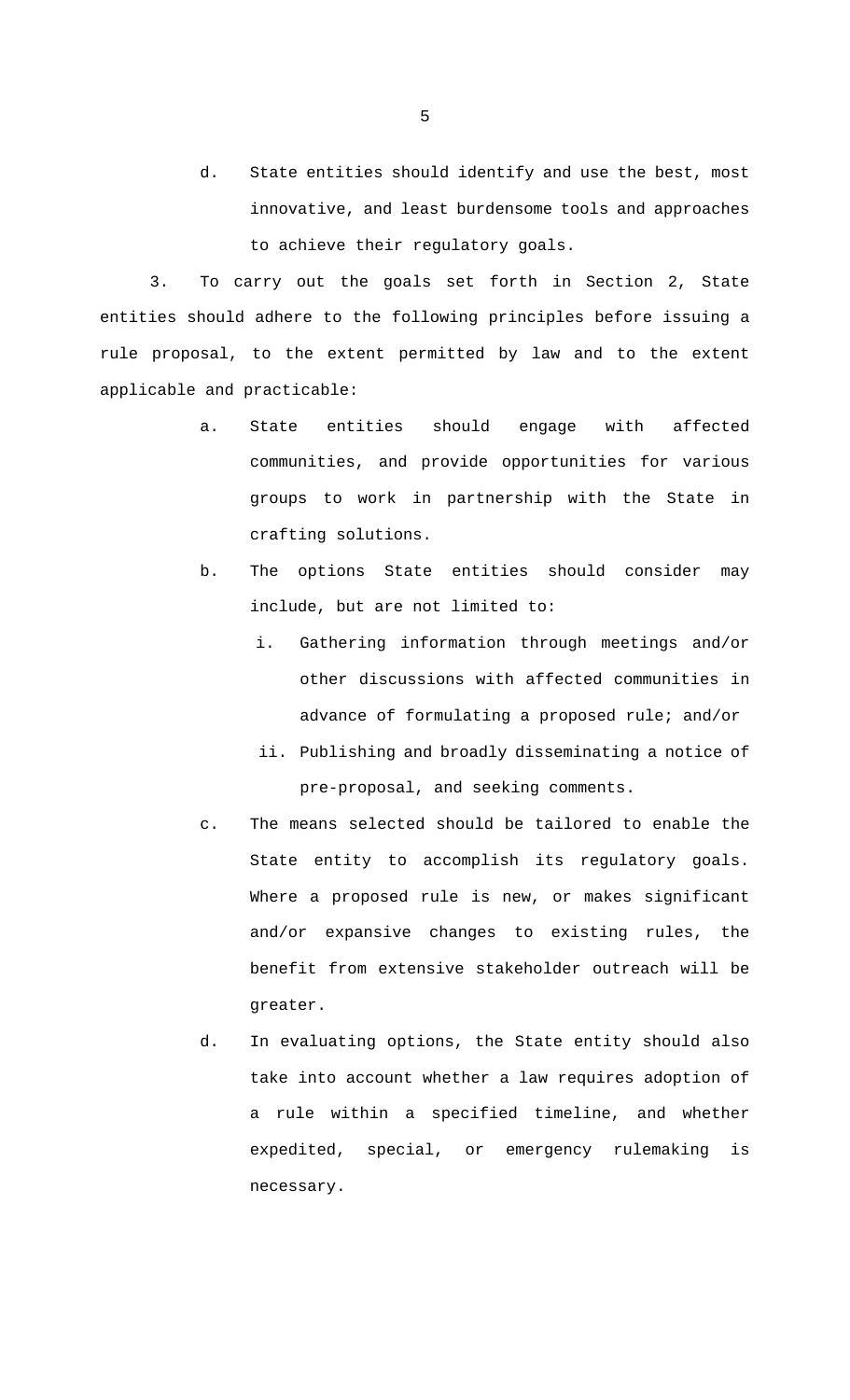4. To carry out the goals set forth in Section 2, State entities should also adhere to the following principles, to the extent permitted by law and to the extent applicable and practicable:

- a. When assessing the impacts of a rule pursuant to N.J.A.C. 1:30–5.1, including the economic impacts and the social impacts, State entities shall include a comparison of the proposed benefit to the public with the anticipated burden to the public.
- b. In conducting such an assessment, State entities should incorporate evaluation of quantifiable cobenefits, or benefits that are ancillary to the primary objectives of regulation, and other harderto-quantify benefits. Each State entity should determine how best to identify and evaluate such benefits in the context of its particular work.
- c. Where the relevant data is available, State entities should consider distributed impacts, or the effects of a regulatory action across various subsets of the population and economy. Each State entity should determine how best to identify and evaluate such impacts in the context of its particular work.
- d. State entities should work to make available data sets relevant to determining distributed impacts, subject to the limitations associated with privacy laws, including but not limited to the Health Insurance Portability and Accountability Act, the Family Educational Rights and Privacy Act, the Privacy Act of 1974, the State Uniform Tax Procedure Act, and the Open Public Records Act. State entities should also understand that some of this information cannot be published for a variety of other reasons,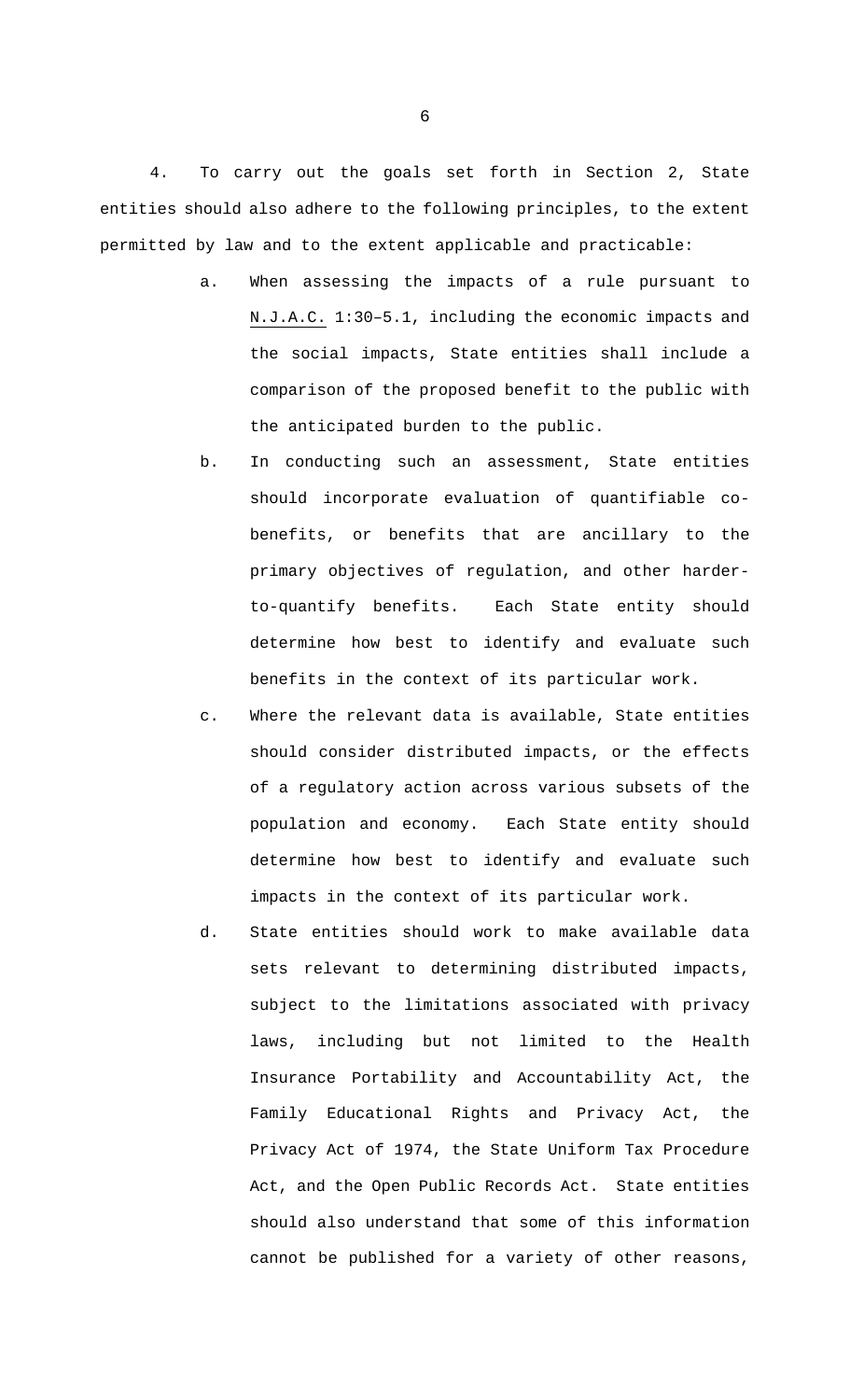including confidentiality, trade secrecy, or security risks.

- e. As part of the distributed impacts analysis and where data is available, State entities should give due consideration to "Environmental Justice," meaning that in conceiving and fashioning proposed regulations, State entities should identify and address, as appropriate and practicable, disproportionately high and adverse human health or environmental effects of the program, policy, or activity on minority and low-income populations.
- f. State entities should take into account the cumulative impact of their regulations. Each State entity should determine how best to identify and evaluate such impacts in the context of its particular work.

5. To carry out the goals set forth in Section 2, State entities should consider how best to foster innovation in the economy and to minimize regulatory burdens, which may include but is not limited to:

- a. Taking appropriate steps to move application, approval, and permitting processes online where practicable;
- b. Providing, with the issuance of rule proposals and promulgation of new rules, summaries that give a straight-forward explanation of what the State entity intends to do or is doing, before the technical description of the regulatory changes;
- c. Scrutinizing and minimizing the number of steps within the entity's own decision-making processes, with the goal of reducing decision time; and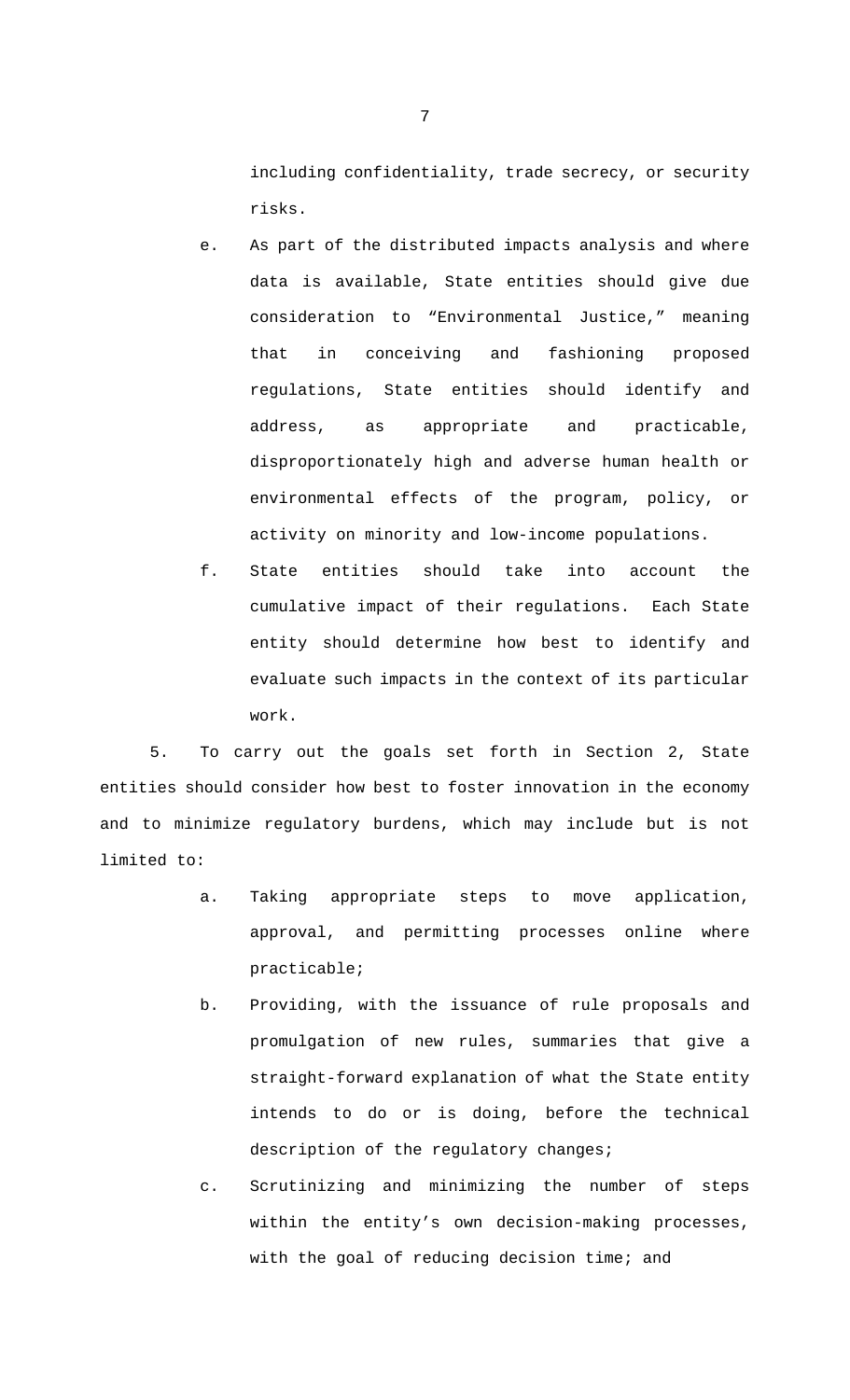d. Considering practicable and beneficial alternatives to direct regulation, through means such as targeted incentives encouraging desired activity, to the extent permitted by law.

6. When possible and appropriate, State entities should provide education about the rules and means of compliance, and should establish channels to enable members of the affected and regulated communities to make compliance inquiries without increasing their exposure to enforcement. A State entity's response to regulatory noncompliance should be proportional to the circumstances.

7. To the extent permitted by law and to the extent practicable and beneficial, State entities should work together to eliminate conflicting rules and coordinate efforts into a unified response, which could include agreeing on one State entity to serve as lead agency so that regulated entities and applicants can receive timely, consistent, and informed answers to inquiries.

8. The director, administrator, or other head of each State entity shall be accountable for implementing this Executive Order to the extent applicable and practicable within that State entity.

9. Nothing in this Order shall be construed to confer any legal rights upon entities whose activities are regulated by State entities, nothing shall be construed to create a private right of action on behalf of any such regulated entities, and nothing shall be used as a basis for legal challenges to rules, approvals, permits, licenses or other actions or inaction by a State entity. Nothing in this Order shall be construed to supersede any federal, state, or local law.

10. For purposes of this Order, "State entity" shall mean any of the principal departments in the Executive Branch of State government and any agency, authority, board, bureau, commission, division, institution, office, or other instrumentality within or